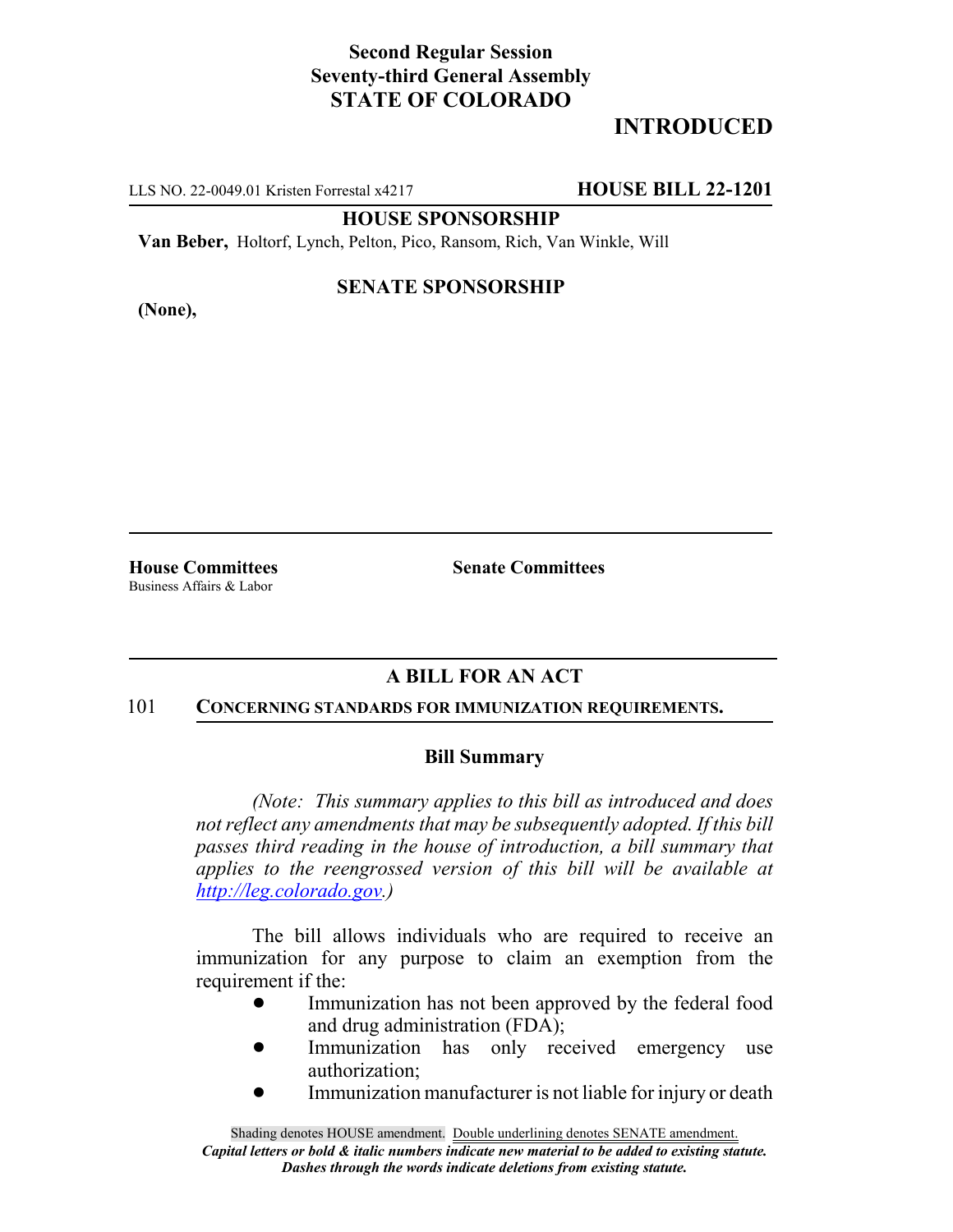caused by the immunization; or

Pivotal clinical trial the FDA relied on to approve the immunization did not evaluate the immunization's safety, for at least one year after the immunization was first administered, against a control group.

The bill requires the department of public health and environment to post on its website:

- The criteria that must be met for an individual to claim an exemption from an immunization requirement; and
- For each immunization required:
	- The injuries or diseases caused by the immunization and the rate at which each injury or disease occurs; and
	- Whether the risk of permanent disability or death from the required immunization has been proven to be less than the risk of permanent disability or death from the infection or disease the immunization is intended to prevent.
- 1 *Be it enacted by the General Assembly of the State of Colorado:*
- 2 **SECTION 1.** In Colorado Revised Statutes, **add** part 26 to article
- 3 4 of title 25 as follows:

## 4 PART 26

### 5 STANDARDS FOR IMMUNIZATION REQUIREMENTS

6 **25-4-2601. Legislative declaration.** (1) THE GENERAL ASSEMBLY

7 FINDS AND DECLARES THAT:

 (a) IN ORDER TO INCREASE PUBLIC CONFIDENCE IN IMMUNIZATIONS, THE DEPARTMENT SHALL PUBLICIZE THAT EACH IMMUNIZATION MUST MEET SPECIFIC STANDARDS IN ORDER FOR ANY ENTITY TO REQUIRE THE IMMUNIZATION FOR ANY PURPOSE; AND

12 (b) AN INDIVIDUAL MAY CLAIM AN EXEMPTION FROM AN 13 IMMUNIZATION ON BEHALF OF THE INDIVIDUAL OR THE INDIVIDUAL'S 14 DEPENDENTS IF THE STANDARDS ARE NOT MET.

15 (2) IT IS THE INTENT OF THE GENERAL ASSEMBLY TO SET FORTH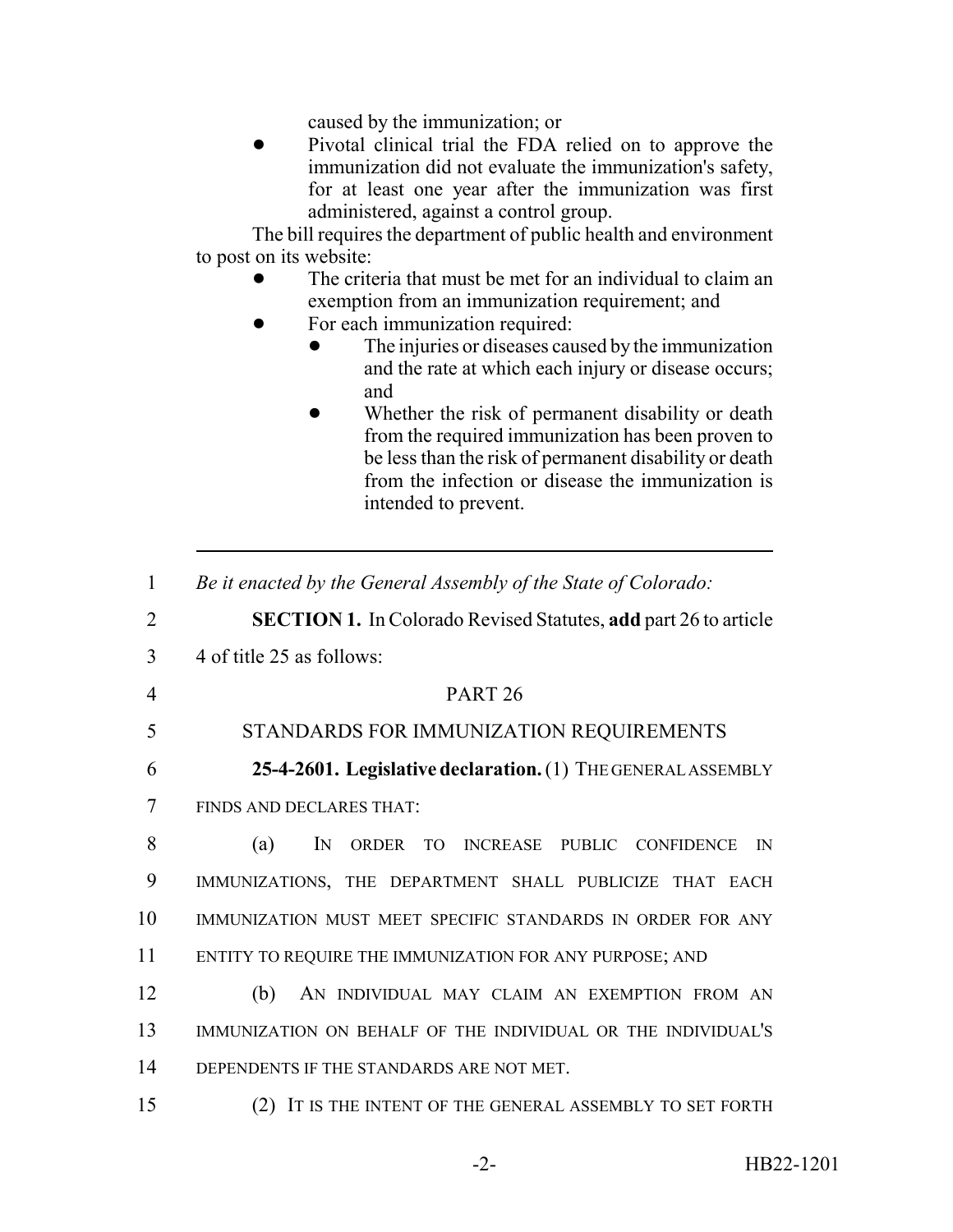MINIMUM STANDARDS THAT ALL REQUIRED IMMUNIZATIONS MUST MEET.

 **25-4-2602. Definitions.** AS USED IN THIS PART 26, UNLESS THE CONTEXT OTHERWISE REQUIRES:

 (1) "DEPARTMENT" MEANS THE DEPARTMENT OF PUBLIC HEALTH AND ENVIRONMENT.

 (2) "FDA" MEANS THE FOOD AND DRUG ADMINISTRATION IN THE UNITED STATES DEPARTMENT OF HEALTH AND HUMAN SERVICES, OR ANY 8 SUCCESSOR ENTITY.

 (3) "PIVOTAL CLINICAL TRIAL" MEANS A HUMAN CLINICAL TRIAL OF AN IMMUNIZATION THAT IS INTENDED TO:

 (a) PROVIDE EVIDENCE FOR OBTAINING REGULATORY APPROVAL 12 FROM THE FDA AFTER THE END OF PHASE II OF THE TRIAL; AND

 (b) ESTABLISH THE SAFETY AND EFFICACY OF THE IMMUNIZATION 14 IN PATIENTS.

 **25-4-2603. Standards for immunization requirements - exemption - department to post information.** (1) NOTWITHSTANDING 17 ANY OTHER LAW TO THE CONTRARY, AN INDIVIDUAL WHO IS REQUIRED BY A PERSON TO RECEIVE AN IMMUNIZATION FOR ANY PURPOSE, INCLUDING AS A CONDITION OF EMPLOYMENT, SCHOOL ATTENDANCE, OR OBTAINING A LICENSE, CERTIFICATION, REGISTRATION, OR DEGREE, MAY CLAIM AN EXEMPTION FROM THE IMMUNIZATION REQUIREMENT IF:

**(a) THE IMMUNIZATION HAS NOT BEEN APPROVED BY THE FDA;** 

23 (b) THE IMMUNIZATION HAS ONLY RECEIVED EMERGENCY USE 24 AUTHORIZATION FROM THE FDA;

 (c) THE MANUFACTURER OF THE IMMUNIZATION IS NOT SUBJECT TO LIABILITY FOR DEATH OR INJURY CAUSED BY THE IMMUNIZATION; OR

27 (d) THE PIVOTAL CLINICAL TRIAL THE FDA RELIED ON TO APPROVE